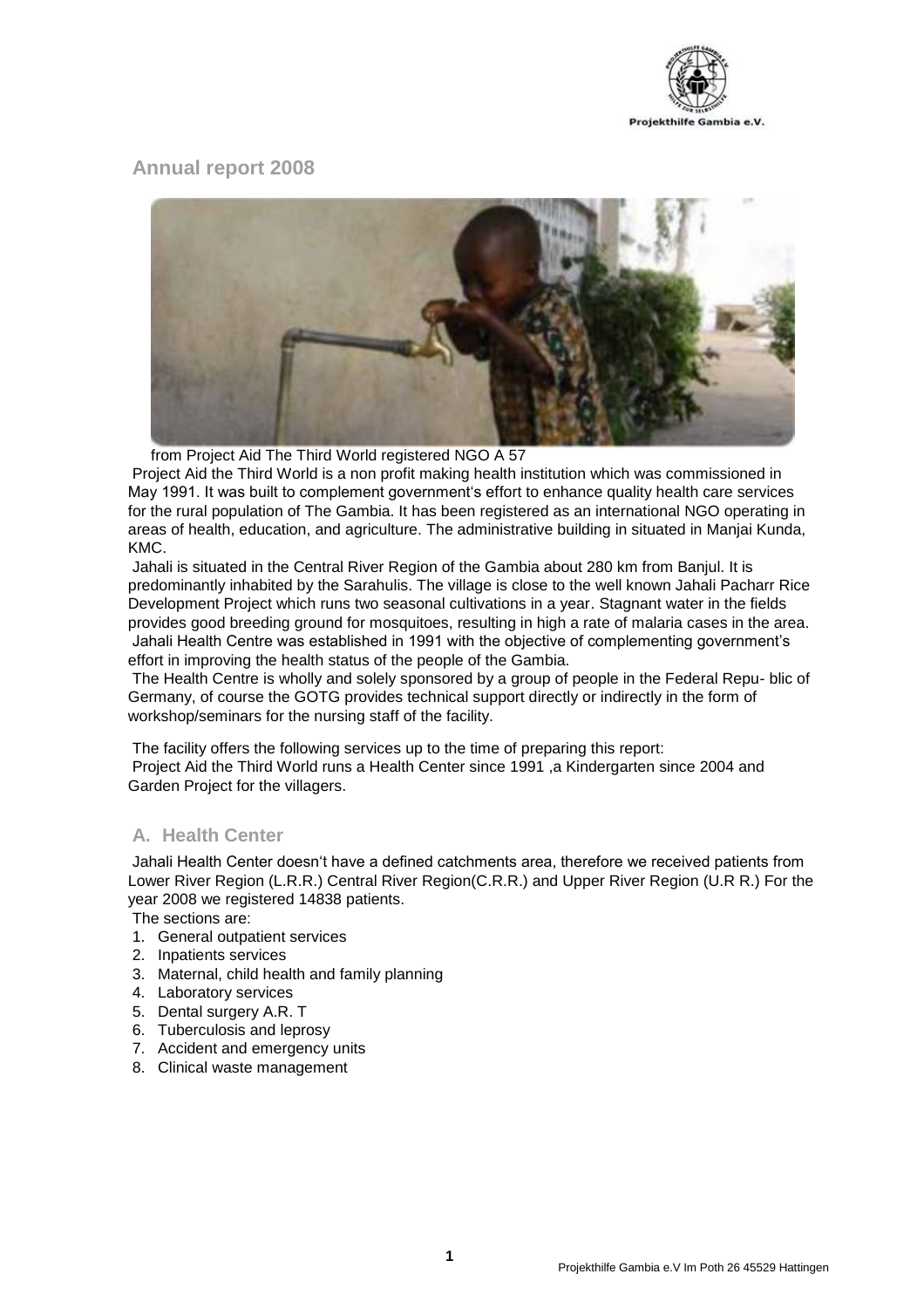

- 9. Building I utility
- 10. Ambulance service
- 11. Out reach services

#### **1. General outpatient services**

This unit is the first port of call for all patients coming to the facility. The OPD opens at 8am each day of the week and close at 4pm, except on public holidays and weekends. There are services after this time for emergencies. This is supported by an on call trained nurse and an auxiliary nurse. We see patient of all ages and sex.

The catchment area is wide; they come from all of CRR, part of URR and part of LRR. We have registered patients from the Cassamance region of Senegal as well. The consultation fees used to be the following:

0-5 years D0 514 years D1 15yrs up D5

Due to some foreign exchange problems experienced by our sponsors, we had to raise our consultation fees to D50, - in 2007 for all ages reporting at our facility. This of course had some negative effect on the number of patients we see at our centre; nonetheless we are still seen as the best facility in the area with the best of quality service. From beginning of January 2008 we changed the fees, because the Euro became stronger again.

0-5 years D5,- 5-14 years D10,- 15yrs up D20,- Admission fee D40,- Lab fee D5,- to D10,- Pregnant woman free of charge Deliveries free of charges Foreigners double fee

We see patients with different conditions notably Malaria **Chest** Infections Skin **Disorder** Minor Surgical conditions e.g. cuts/abrasions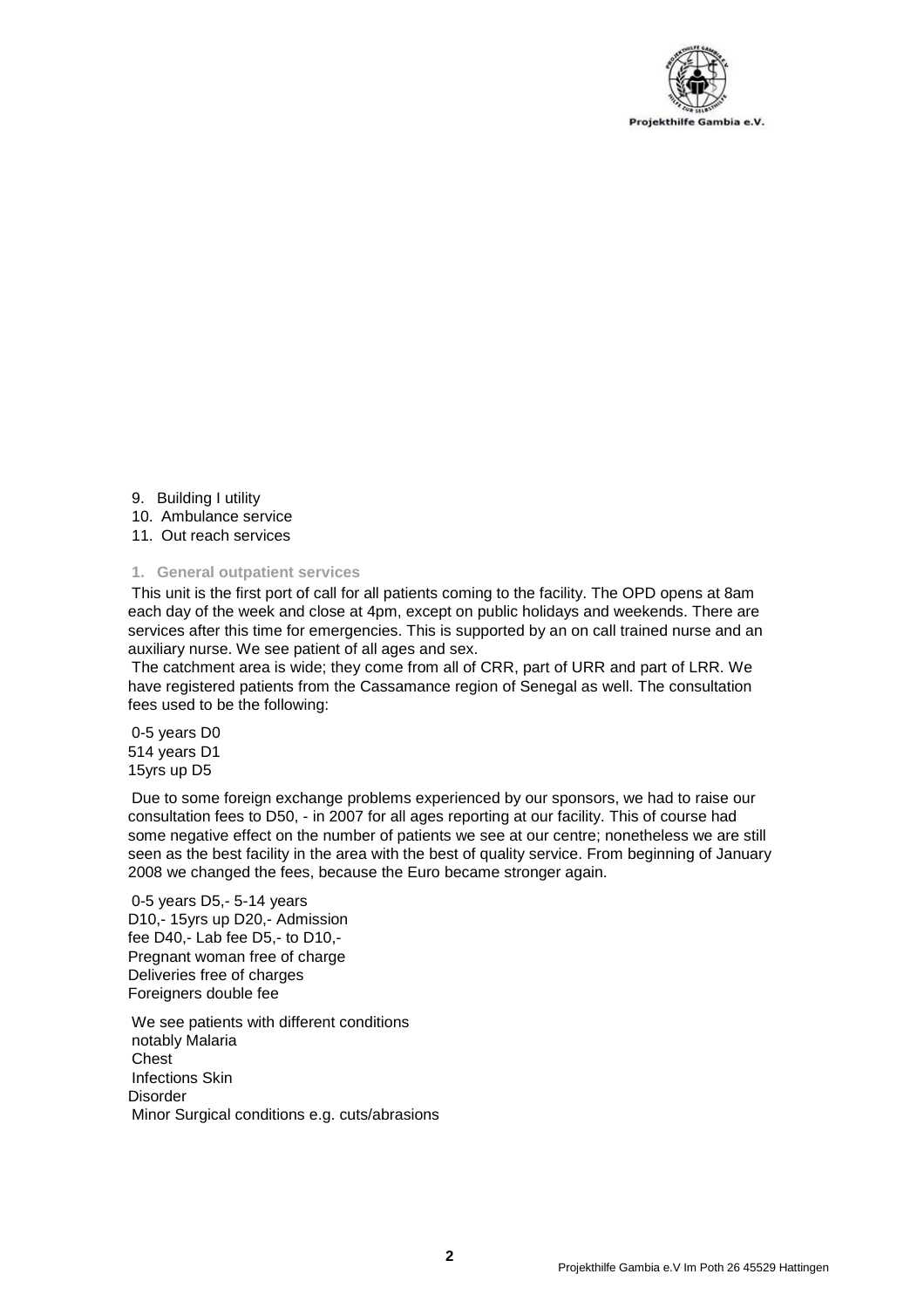

| Jan                 | Feb | Mar | Apr | May | June | July | Aug  | Sept  | Oct   | <b>Nov</b> | Dec |
|---------------------|-----|-----|-----|-----|------|------|------|-------|-------|------------|-----|
| 778                 | 998 | 867 | 957 | 887 | 965  | 1185 | 1247 | 3.365 | 2.055 | 954        | 580 |
| <b>Total 14,838</b> |     |     |     |     |      |      |      |       |       |            |     |

The following table shows the number of patients seen on monthly bases: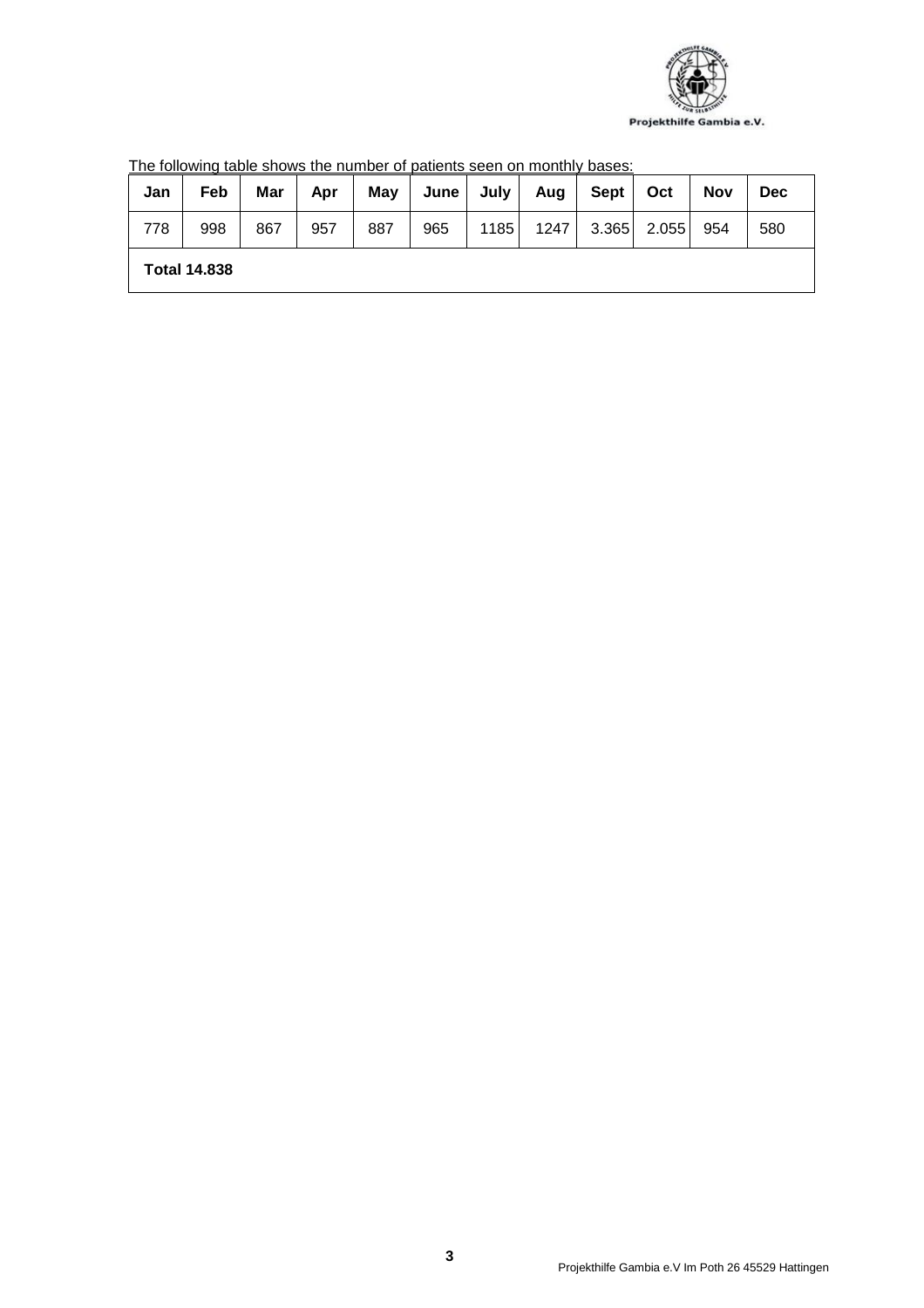

### **2. Inpatients Services**

This is where patients who are very sick or cannot be treated as outpatients are kept for close monitoring and check for positive response to treatment. Other patients are admitted because they have not been responding to treatment for the second or third time.

We have two wards,a Main Ward (male/female) and a Children Ward. These units are man- ned an Auxiliary Nurse assisted by one of the trained Nurse who acts as the nurse on call.

Jahali health centre has a 27 bed capacity (16 for adult's ward and 11 for the children's ward.)

In the later part of 2007 we have changed all our beds and lockers in the Main ward with the help of our sponsors, to achieve a standard medical main ward. Thanks to the sponsors.

Cases admitted are:

Severe malaria Severe burns Severe Diarrhoea with or without blood Malaria in Pregnancy Anaemia

in Pregnancy Pneumonia

The number of patients depend on the season. More patients are admitted in the month of June through to September each year. Below is the monthly distribution of cases admitted between January to December 2007.

| Jan       | Feb | Mar | Apr | May $ $ |    | June July | Aug | <b>Sept</b> | Oct | <b>Nov</b> | <b>Dec</b> |
|-----------|-----|-----|-----|---------|----|-----------|-----|-------------|-----|------------|------------|
| 22        | 29  | 19  | 17  | 37      | 26 | 34        | 66  | 65          | 57  | 40         | 32         |
| Total 444 |     |     |     |         |    |           |     |             |     |            |            |

#### **3. Reproductive and Child Health Clinic(RCH)**

Reproductive and child health is an important element in the health care delivery of The Gambia. As such Jahally Health Centre does not loose site and therefore have a modern labour ward equipped with two delivery beds, suction machine, stethoscope and BP machine, wash hand basin, drip stand and drugs. All these are provided to enable the midwife or care nurse to respond to any emergency that may arise during or after delivery. Mothers are admitted to be monitored in the process during labour. Usually the mother and infant are observed for at least six (6) hours before being allowed to go home. This observation includes checking the mother for excessive bleeding or other complications. The infant is weighed and exclusive breastfeeding explained to the mother.

Since we don't work in isolation, the TBAs sometimes escorts mothers from the village to the facility for supervise care by a trained nurse. This has helped us in dealing with most of the cases.

All complicated cases are referred to Bansang Hospital for expert care, at no cost to the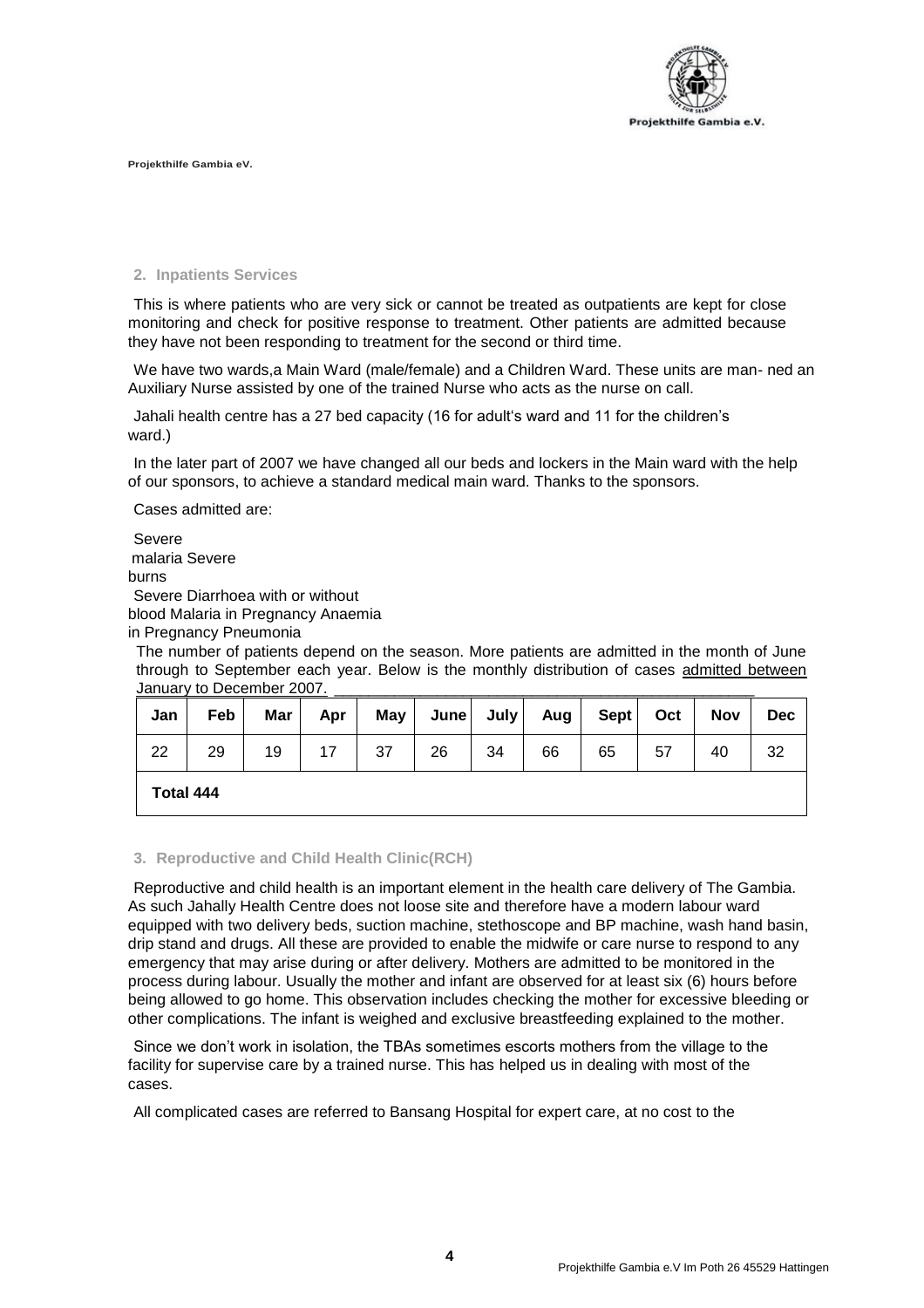

patient by our ambulance service. This service is available 24hrs a day and 7days a week. Below is the statistic of labour cases for the year under review.

| Jan       | Feb | Mar | Apr | <b>May</b> | June | July | Aug $ $ | <b>Sept</b> | Oct | <b>Nov</b> | <b>Dec</b> |
|-----------|-----|-----|-----|------------|------|------|---------|-------------|-----|------------|------------|
| 10        | 08  | 12  | 10  |            | 10   | 06   | 13      | 09          |     | 06         |            |
| Total 113 |     |     |     |            |      |      |         |             |     |            |            |

Child Health Service is provided by a team from our sister clinic in Brikamaba which is 5 km away. They track twice a month to attend to antenatal mothers and conduct an infant welfare clinic.We support this service by providing rooms for screening and examination of mothers as well as manpower in case of need .

Our lab is used for the routine investigation of antenatal mothers, which reliefes mothers to travel to Bansang for this service. On the same token we liaise with the Regional Health Team (RHT) on any health issues.

#### **4. Laboratory Services**

To make correct diagnosis and select the right drug to treat a patient, the lab plays a key role. The lab is not equipped to the standard of a hospital but has the standard of a health centre. Jahally has the best lab in the whole of CRR except for Bansang which is a hospital. The quality of staff at our lab is the best, it is equipped with basic laboratory equipments. Rereliable results are produced for the following tests:

Malaria parasitology Haemoglobin WBC Urinalysis Stool analysis AFB Rapid test for pregnancy VDRL Sickle all test Tuberculosis and Leprosy

The lab is manned by two staff who received their training from Hamadiya Hospital in Talinding. Each 3-4 months training, this training has improved the standards at the lab.

#### **5. Tuberculosis and Leprosy**

The TB/LEP services were introduced to the health centre in November 1998 through the Department of State for Health. Our lab assistant was trained to do sputum smear. With our good performance in screening, record keeping and efficient laboratory services, we have been mandated to register and provide treatment to all smear positive cases and the subsequent follow up.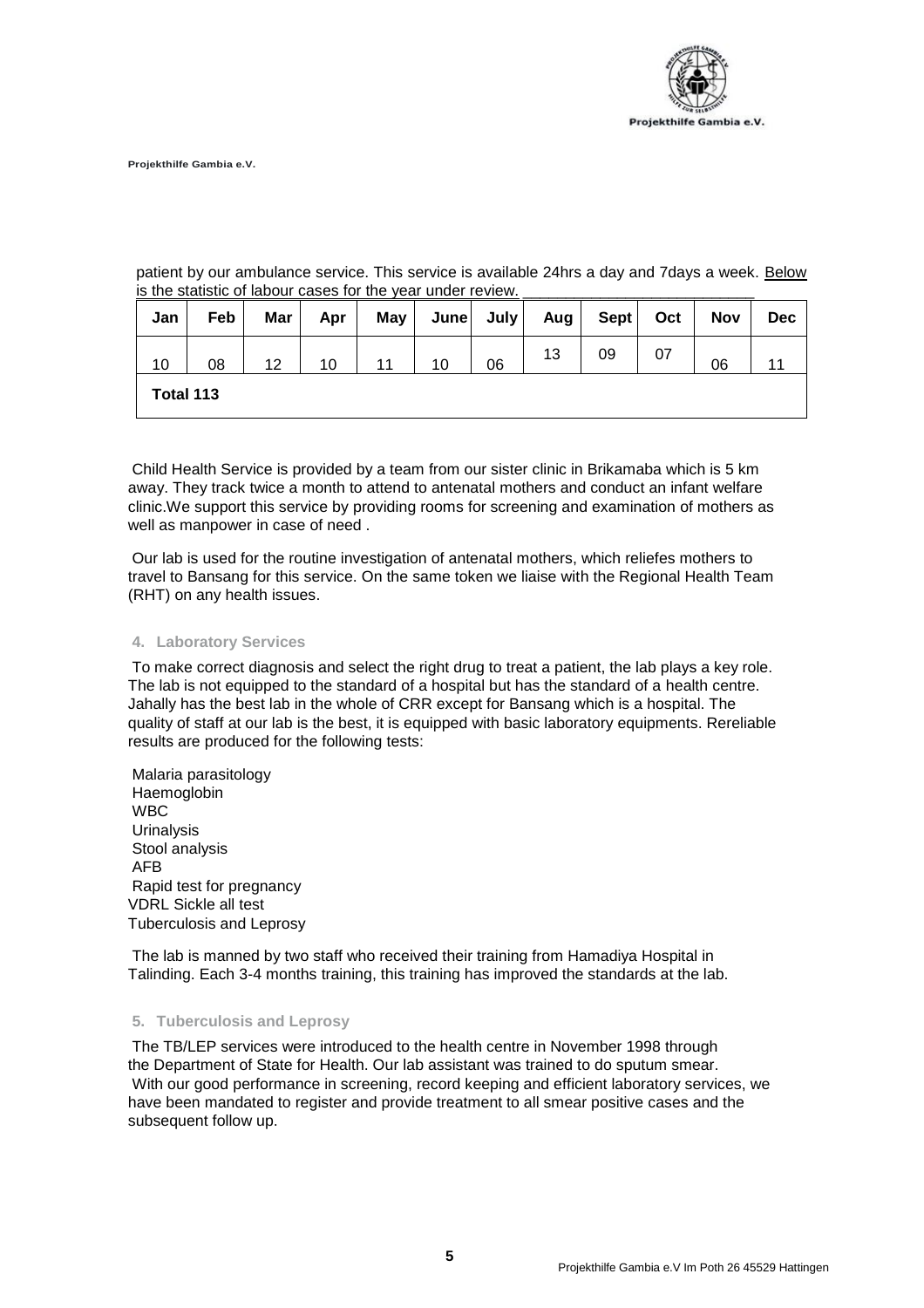

## **6. Accidents and Emergency unit**

This unit is part of the expansion program of 1998 and is equipped to take care of emergencies and accidents. Since the beginning of 1998 to date several serious traffic accidents took place in a distance of five kilometers. Among these accidents some were fatal.

The accidents and emergency units are equipped, to offer first aid care to victims as soon as possible

#### **7. Clinical waste management**

Following an invitation by National Environmental Agency (N.E.A) and World Health Organization (WHO), to a four day workshop on clinical waste management, a staff of the facility was among the participants at Kairaba Beach Hotel.

Recommendations from the workshop were implemented by the health centre to comply with the standards of clinical waste management.

Containers are located in all areas where sharps instruments are used and disposed. In consultation with the Main office in Manjai Kunda a waste disposal site has been construc- ted. Staff members have been sensitized on proper management of these.

#### **8. Ambulance**

This service has been introduced since the establishment of the facility. This was necessitated by the fact that we refer some of our cases to Bansang Hospital for expert investigations. Since then we have changed the ambulance twice and the recent one came late 2001, which is still in service.

There is one driver to the ambulance who takes care of the vehicle and is resident on the clinic premises to facilitate the transportation of patients at any given time without difficulties. There have been some problems with the electricity supply due to the ageing batteries we had. This equally affects the water supply because we rely on the electricity to pump water.

Thanks to the efforts of the sponsors in Germany, by providing the facility with a new solar system, that problem is history now. We can now boast of 24/7 electricity and water supply. In that vein each staff can use his/her fan or radio without problems. All patients' areas are tiled and all consultation rooms have water supply and examination beds.

#### **9. Out reach service**

The staff do visit patients at home as part of follow-up to certain cases like TB & terminal cases who cannot be admitted because of their health conditions.

## **Staff Structure**

The facility is manned by a well co-operated staff body. The following is the staff distribution:

Two SRNs One SEN Three SNAs Five NAs Two Lab Assistants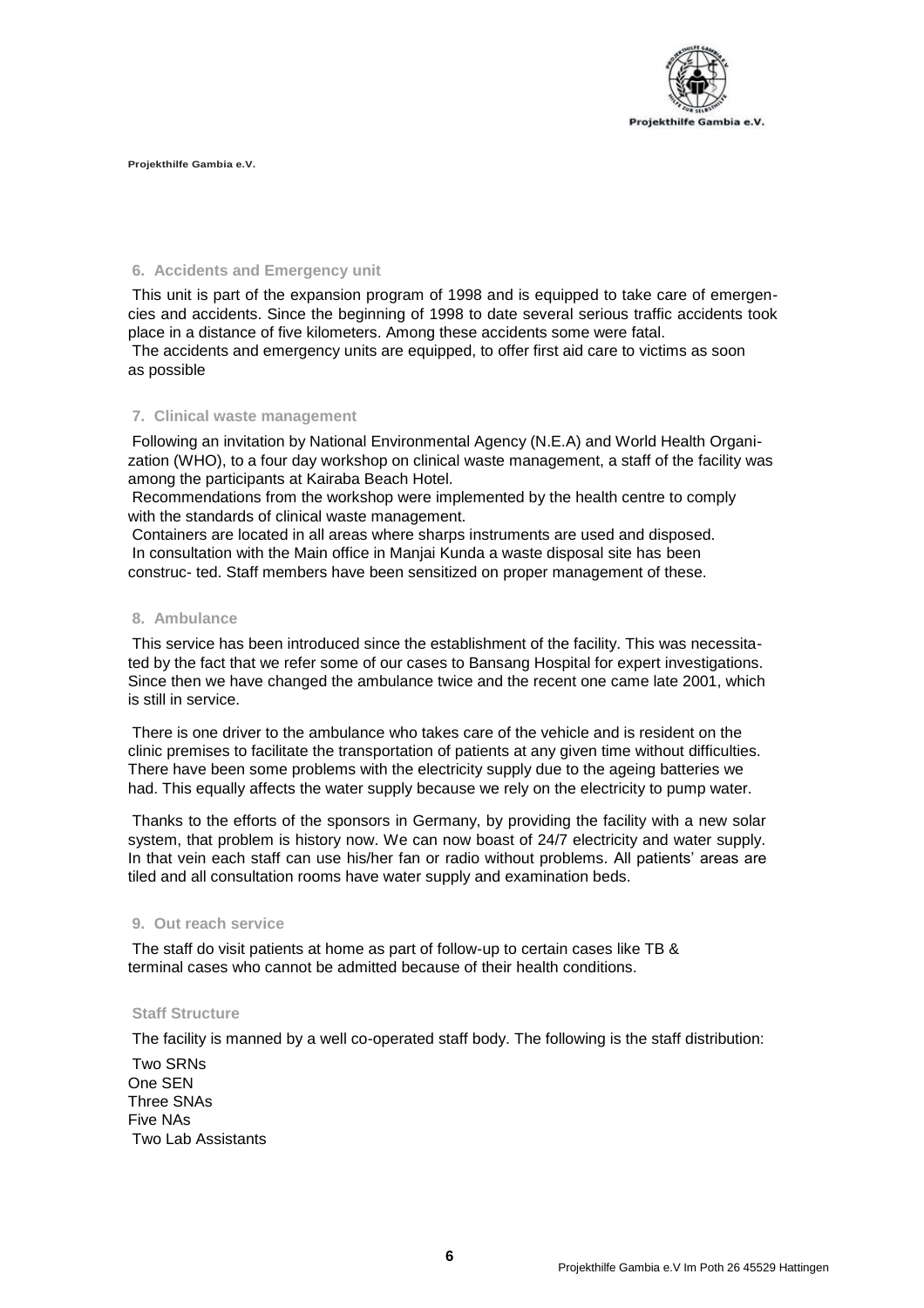

One Driver One Watchman Three Health labourers Four Orderlies One field coordinator

Out of these 23 staff members, 13 are housed in the health facility to enable them access to their work place without delay.

#### **10. Dental surgery / A.R.T.**

The ART (Dental Unit) was in co-operated into the health facility in 1998 with the view of promoting oral health particularly in the rural areas and since then the unit has been known for it excellent dental care/oral health care.

For the fact that oral related diseases represent a major social problem and could endanger ones life when ignored. It is important to know that oral cancers can be life threatening.

#### **Catchment Areas**

As far as dental/oral health care is concerned, Jahali Dental Unit has an undefined catchment area. Patients come from all over the country and as far as the cassamance region (Senegal).

#### **Achievement**

Despite the unit being under-staffed, there had been tremendous achievements in the delivery of dental service/oral health care in 2008.

The unite registered a total number of 1477 patients of different ages and sex. These patients normally have numerous visits within the year for various treatments ranging from ART filling, surgical extraction, trauma-accident and emergency (A/E) cases, periodontal (Gum disease) management and oral health consultation.

In year 2008, a total number of 105 teeth have been restored from dental caries (filled sealed) and a total number of 2604 teeth have been extracted as a result of dental caries, periodontal diseases and trauma cases.

| Jan | Feb        | Mar | Apr | <b>May</b> | June | July | Aug l | Sept | Oct | <b>Nov</b> | <b>Dec</b> |
|-----|------------|-----|-----|------------|------|------|-------|------|-----|------------|------------|
| 99  | 90         | 66  | 159 | 131        | 165  | 125  | 124   | 138  | 134 | 145        | 110        |
|     | Total 1477 |     |     |            |      |      |       |      |     |            |            |

The chart below, represent the statistic of patients attendance in 2008

The temporal denture program attracted many patients therefore raised the flag of the unit higher. Patients who benefited from the denture program expressed the dentures as a service of high quality in The Gambia.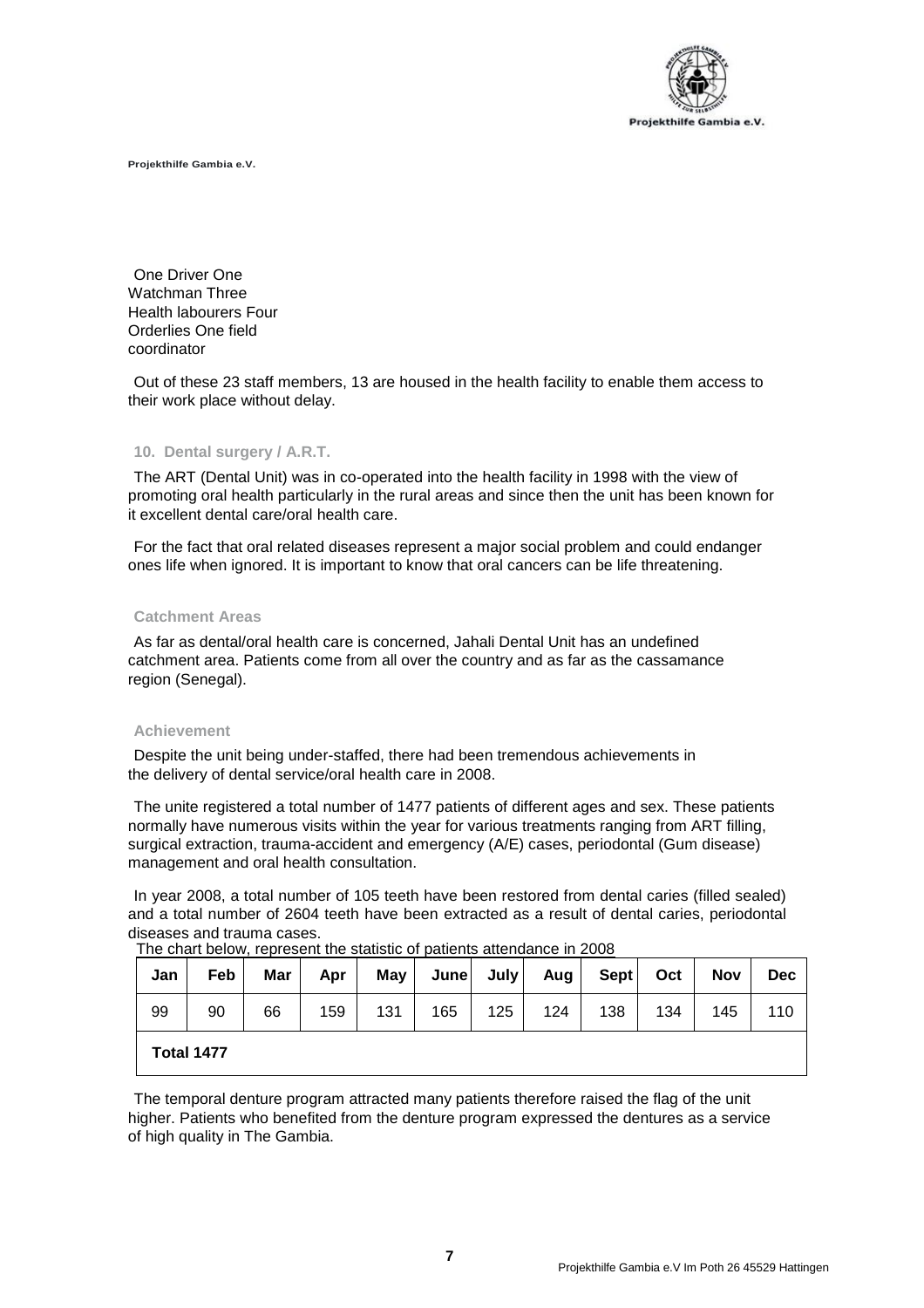

With all the achievements of the ART gained in the delivery of oral health care, there are still some challenges:

1. Clinic survey (Intra-Oral Examination) has revealed that the spreading of dental caries is so rapid that nearly every patient has about three or more teeth in his/her mouth affected by dental caries. In statistic show approximately eighty percent of the patients visiting the clinic are between the ages 5-40yrs. This seems so tragic, hence more awareness should be given to groups at high risk.

2. Although it has been a fact for previous years (since 2005) but becomes increasingly challenging , to restore teeth instead of extractions, which has beebn the norm in The Gambia.

From the beginning of January 2008 we changed the fees, because the Euro exchange rate changed.

Dental fees:

0-14 years D15,- 15yrs up D25,-

End of 2007 the cooperation between the Project Aid The Third World and the University of Witten Herdecke was canceled. As from 2008 the MOU for Project Aid The Third World will not cover any activities with the University. To keep the services of ART (Community Oral Health Workers in Jahali, Bwiam and Jammeh Foundation) in The Gambia, the activities of German Dentists from Project Aid The Third World will be covered by the MOU by the Ministry of Health.

#### **Staff Structure**

The facility is manned by a well co-operated staff body. The following is the staff distribution:

One trained COHW Two assistants One Orderly

### **11. Buildings and utility**

Jahali Health Center has the following buildings:

- Waiting hall (for 120 people)
- Consultation area (3 consultation rooms, 1 laboratory, 1 pharmacy)
- Main wards (3 rooms for infected or elderly patients, 1 duty room for nurses, 2 showers, 2 toilets)
- Septic dressing room
- Consultation area with 3 rooms for additional consultations during the rainy season and regular visits from the Brikama Ba Health Centre (Reproductive Child Health Care)
- Maternity ward (for 2 deliveries, 1 shower, 1 toilet, 1 mother- child room) Children's ward (2 showers and 2 toilets)
- 1 Accident /emergency room
- 1 Office with internet access
- Dental area with 2 consultation rooms
- Dental classroom with residence
- 1 Drugstore, 1 general store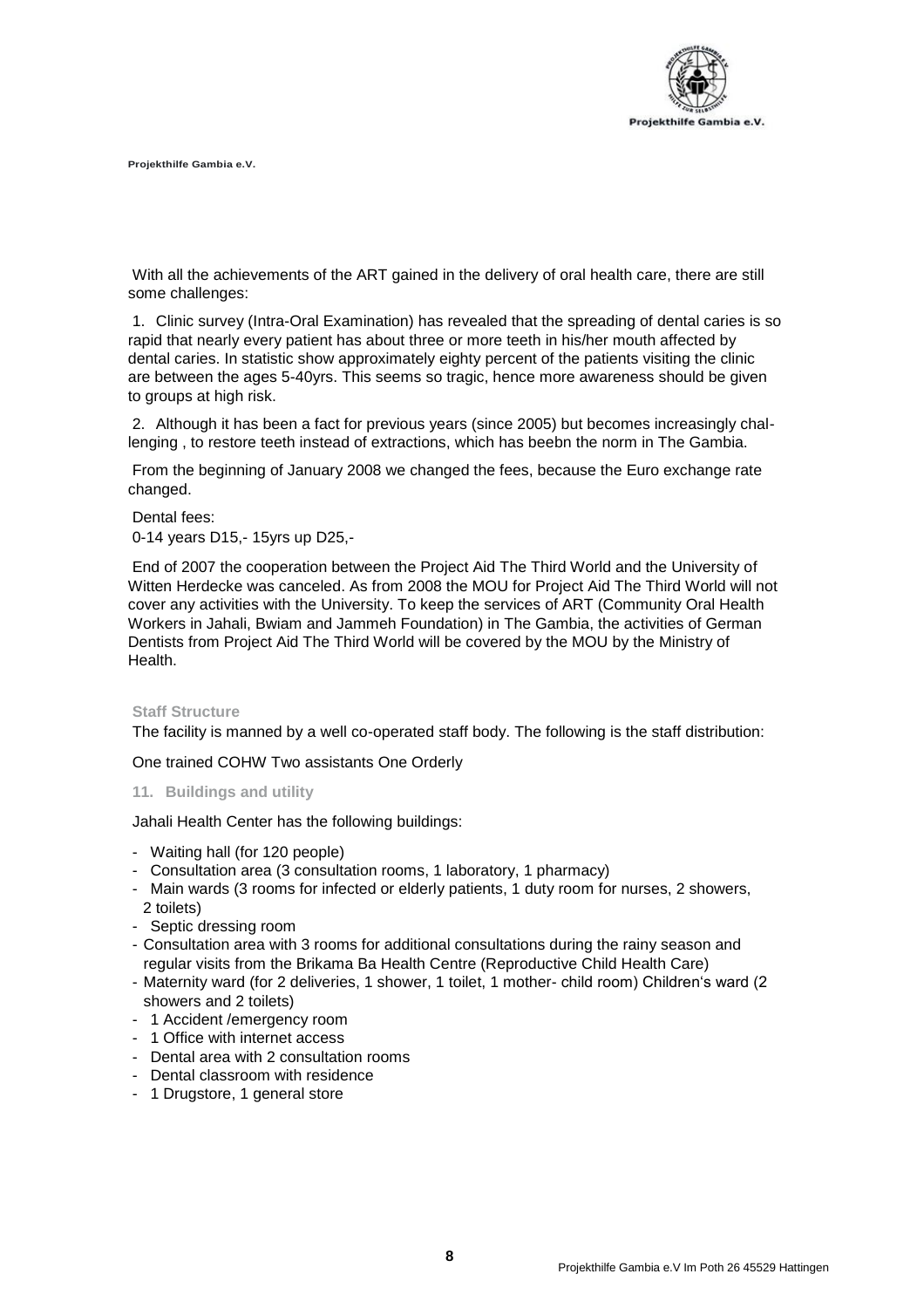

- 1 Solar area (12 kw) with a battery store
- 1 Watchman's house
- 1 Generator house
- 1 Water tank
- 3 Public toilets.

#### **Conclusion**

The health centre has achieved a lot in the recent past, nonetheless there have been some constrains. For the past one year we were unable to secure the services of a midwife, which is a requirement to keep the labour ward functional.

We have been looking forward to a possible increase in salaries in the year to come and we hope the top management will look into that.

The memebers government i.e Secetary of State for Health and Social Welfare, W.H.O Country representative, UNICEF Representative, Permanent Secetary, Chief Nursing officer and other diginiries visited the health centre Febuary 2008, the result of the visit was praise for the Project Aid The Third World has been seen and praise of a modern health centre. In this vain Government requested Project Aid The Third World for assistants in bring up other health centres to the same standard as Jahally health centre. During the year that ended we had uncompleted discussion with CRS to implement a care programme on HIV/AIDS to complement government's effort.

## **B. Agriculture support/Tractor services**

Following the Government's declaration for year 2002 farming season as a total crop failure and the subsequent appeal from the women society in Jahali for the provision of a vegetable garden, our project welcomed the idea and henceforth provided them with twenty concrete wells as well as fencing materials.

For the year 2004, we made the similar provision for the women's ,Kafo' in Medina. In 2007 we provided fencing material and labour cost to Medina women garden whilst in 2008 we are planned to support two other vegetable gardens, one in Medina and the other in Jahali, but it has not materialised as yet.

In addition to this support, since 2005, the project also allows the villagers of Jahali & Medina the usage of its tractor to till their farms.

The tractor and a driver are provided by the project and fuel is provided by the community.

## **C. Kindergarten**

Jahali - Medina Kindergarten is a Kindergarten wholly and surely run by The Project Aid the Third World. It was officially commissioned on Monday 19th September 2004.

The school continues to provide regular breakfast and lunch free of charge for all the children despite the phasing out of the school from the W.F.P. Feeding programme since the beginning of this new academic year. It also continues to supply the children with free uniforms, free medical services and any other incidental expenses that the child may incure in the school. There were discussions between the Project Aid The Third Wold , WFP and the Regional Director of Education in CRR for the continuation of the feeding programme.

Jahally Madina Kindergarten has really been eventful during the year under review as so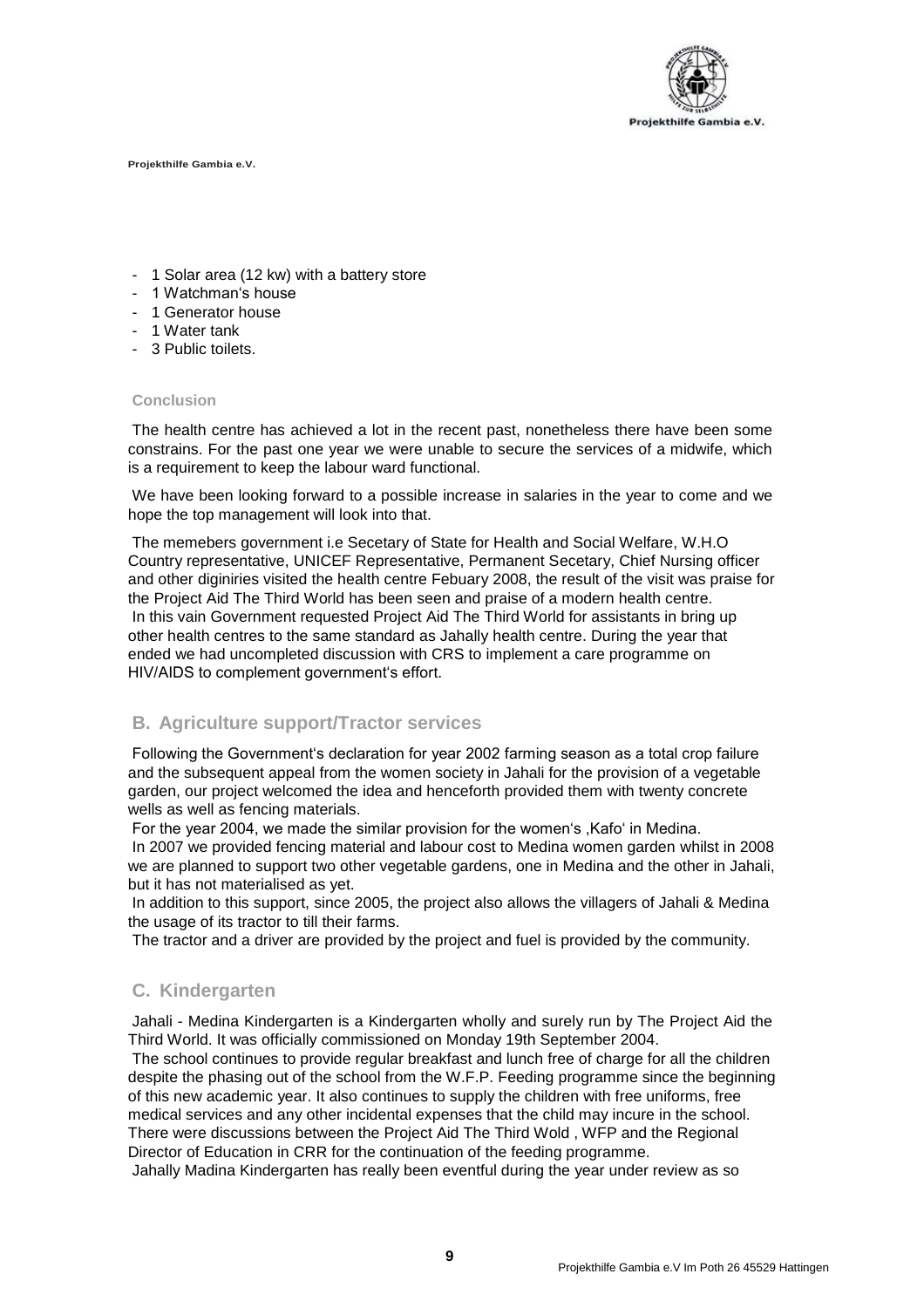

many successes and constrains had to be contend with such as staff movement, capacity building, increase in enrolment, free feeding, free dispensation of medical Services by the health component of the project and issuing of free uniforms to name but a few. But to have a better understanding of these, we then need to look at them in isolation

Like in many other institutions world over staff movement or attrition is inevitable and therefore Jahally Madina Kindergarten is not an exception to that global phenomenon as it has a total number of 21 staff 14 of whom are teachers (trained and untrained) while the remaining 7 are auxiliary staff.

Under capacity building, a one week training workshop was organised by the kindergarten in March of 2007 for all the staff to strengthen their capacity in better handling the youngsters under their care and further broaden their horizon in the profession of teaching. This training was resourced by an American Peace Corps Teacher Trainer under the Region Five Directorate. At this juncture, the result of this training effective teaching and learning have been reenforced tremendously as the latter outcome spoke volume of this which was self evidence during the 2007 graduation procession where children freely articulated their capabilities before a large audience.

In the area of enrolment, the kindergarten has during the year under review enrolled 95 kids (50 boys and 44 girls) sending the total population of the institution to 240 as the maximum enrolment signifying the growth strength and rapid confident building in the institution. In July 2007, 65 pupils graduated from the kindergarten after fulfilling all the requirements necessary for graduation and are now happily admitted in the Lower Basic School.

In the area of feeding and health, the kindergarten continued to provide free medical services and feeding to all the children despite the fact that the kindergarten has not been benefiting from the Departments' School feeding Programme under the WFP. It is however worth noting that feeding over 240 pupils on a daily basis has not been very easy for the institution as it is far too expensive and sadly all our efforts to lure WFP back has so far proven futile. Nonetheless we have been managing as we are determined to provide a holistic programme in our ECD centre and will continue to manage until some form of help comes our way.

Not only do the kindergarten provided free medical services and feeding to the youngsters but also supplied the 95 new intakes with one new uniform each as usual and also made condition conducive for the acquisition of the second by the parents.

In the domain of sport, the kindergarten in the year under review has intensified the acquisition of new sporting gears while adequately maintained the existing play materials planted in the field as well as the bicycles used for cycling classes also added more recipe to the learning process. The drama show has also not been an exception to this derives and plans are in high gears to expand the stage (audiovisual hall) for more accommodation for drama and other similar activities.

The activities in the vegetable garden has also been vigorously pursued during the past year as it continued to support the dietary needs of the children at the school canteen. The bananas and pawpaw also continued to play a pivotal role in boosting the nutritional needs of the children for adequate growth.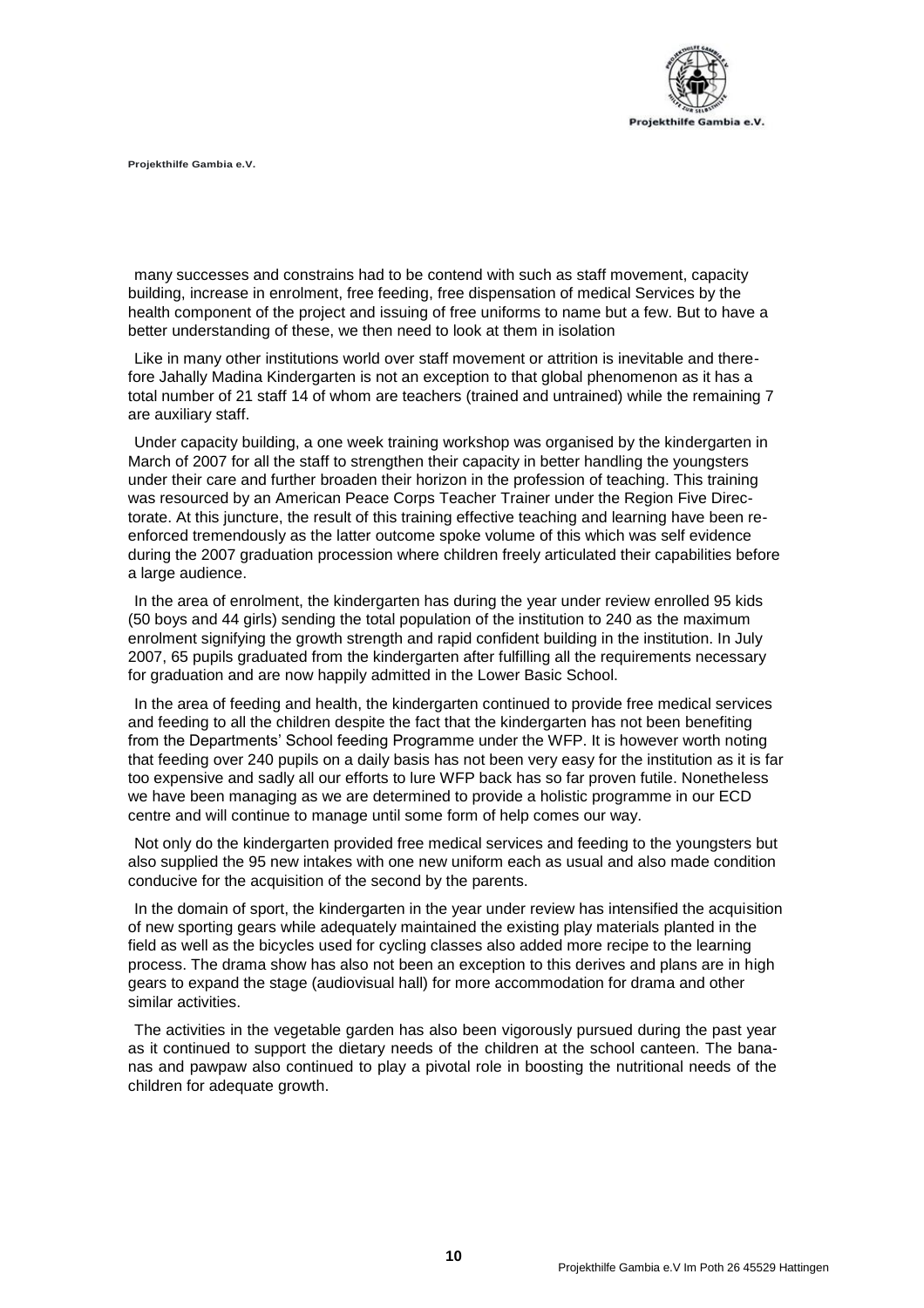

## **Buildings/Classrooms (Kindergarten)**

The school has modern structures with six classrooms, three Offices, ten toilets, ten washhand basins, a stage, a kitchen, a store and a garden.

Also has a playing ground in which gaming facilities such as a Mary-go-round, two see- saws and a slide etc.. Recently a satellite TV has been added for the recreation of resident staff. There are forty (40) students in each of the six classes in two classes of each level. Namely level one Giraffe and Hippopotamus, level two Lion and Crocodile, level three Zebra and Elephant.

Also in each of these classes are two teachers- one qualified and one unqualified, seven tables including the one used by the teachers, forty-two chairs also including the two used by the teachers, some cupboards and a host of learning resources.

Like queen kindergartens, this Kindergarten has also got an authorized syllabus out of which the lesson plans are drawn for use in the various levels. Following is a comprehensive tabulation of the classroom situation in terms of human and material resources

#### Generals:

Office:

The office is situated in Manjai Kunda. It is computerized (3 computers in a network system) and equipped with modern communication systems (Phone: 4461187 / Fax: 4461162 / Email [projectaid@gamtel.gm\).](mailto:projectaid@gamtel.gm)

Office hours:

Mondays till Thursdays 08:30 - 16:30, Fridays 08:30 - 13:30. The office is always staffed on office hours.

Staff Structure Two Project managers One Driver One Orderly One Carpenter Two Gardners Staff quarters in Jahali

| ---                       |  |  | yuunono mounum               |                         |  |  |  |  |
|---------------------------|--|--|------------------------------|-------------------------|--|--|--|--|
| hous                      |  |  | with 6 bedrooms 1            |                         |  |  |  |  |
| hous                      |  |  | with 6 bedrooms 1            |                         |  |  |  |  |
| hous                      |  |  | with 4 bedrooms 1            |                         |  |  |  |  |
| hous                      |  |  | with 4 bedrooms              | $\overline{\mathbf{1}}$ |  |  |  |  |
| hous                      |  |  | with 4 bedrooms 1            |                         |  |  |  |  |
| hous                      |  |  | with 4 bedrooms 1            |                         |  |  |  |  |
| house with three bedrooms |  |  |                              |                         |  |  |  |  |
|                           |  |  | 1 guesthouse with 4 bedrooms |                         |  |  |  |  |
| 2 kitchens                |  |  |                              |                         |  |  |  |  |
|                           |  |  |                              |                         |  |  |  |  |

1 staff garden 1 Bantaba

Most of the houses have toilets and showers. There are also two outside showers and toilet areas.